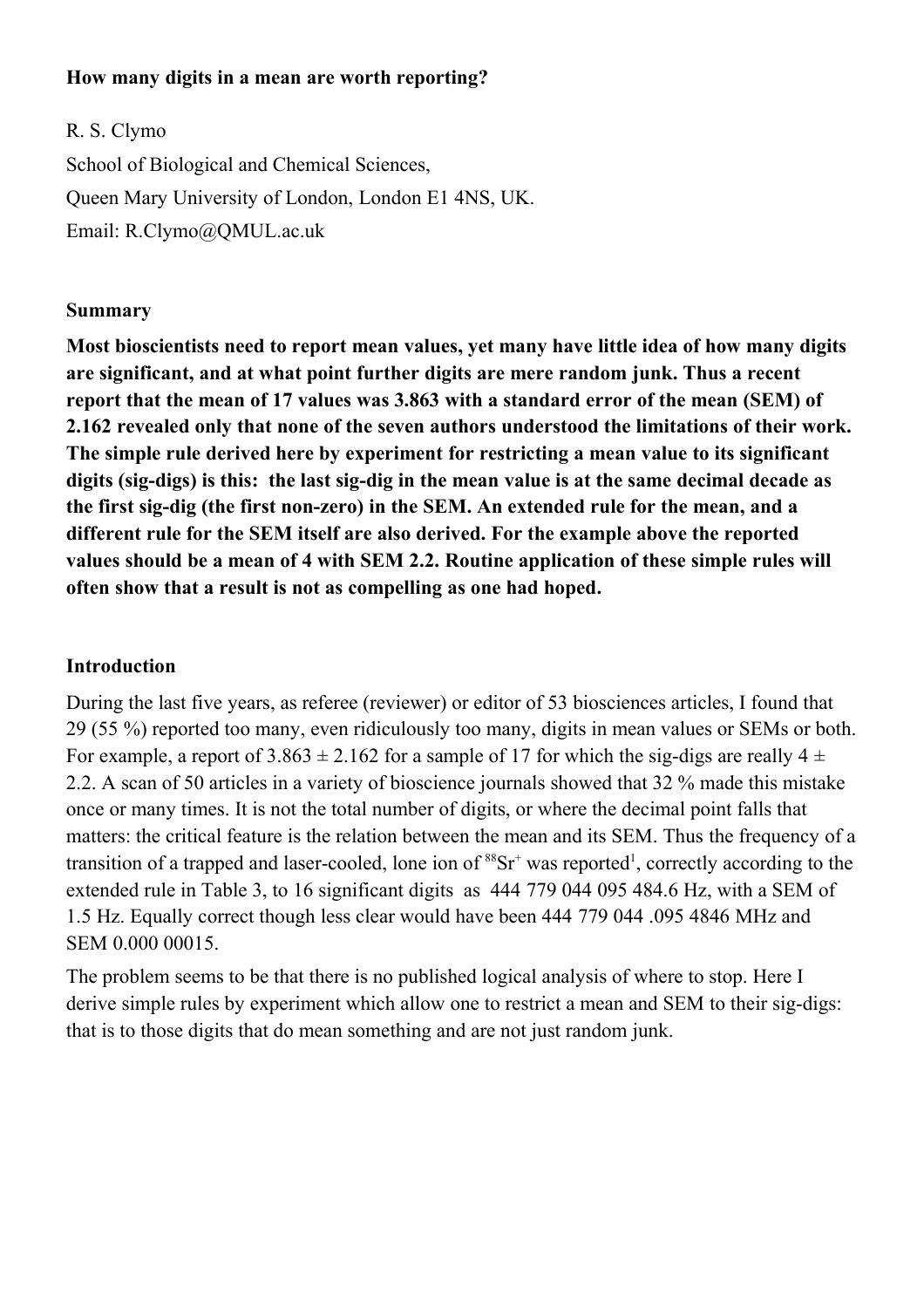### **Experiments and their results**

From a population with mean 39.615 and SEM 1.33, 8000 instances were drawn at random by a computer program (8000 is an arbitrary large number). Table 1 below shows the frequency of the ten digits in successive decades. The digit '3'in the 10's decade is clearly meaningful, and so is '9' in the 1's, but in the 0.1's decade, the target digit '6', though the most frequent in its decade, is barely better than random: a mean of '39' is worth reporting, but '39.6' is overdoing things.

| Decade         | Digit     |                                   |  |                                               |           |  |         |          |                     |                     |  |
|----------------|-----------|-----------------------------------|--|-----------------------------------------------|-----------|--|---------|----------|---------------------|---------------------|--|
|                |           |                                   |  | $1 \t2 \t3 \t4 \t5 \t6 \t7$                   |           |  |         |          | 8                   |                     |  |
| $10^{\circ}$ s | $\ddotsc$ | and the state of the state of the |  |                                               | 4846 3154 |  |         | $\cdots$ | $\cdot \cdot \cdot$ | $\cdot \cdot \cdot$ |  |
| 1's            |           |                                   |  | 1963 890 261 36 5 33 190 677 1621 <u>2324</u> |           |  |         |          |                     |                     |  |
| $0.1$ 's       |           |                                   |  | 827 798 787 775 769 777                       |           |  | 859 810 |          | 840                 | 758                 |  |

**Table 1. Frequency of digits in 8000 values drawn at random from a 'normal' (Gaussian) population with mean 39.615, SEM 1.33. The target digit in each decade is underlined.**

Table 2 below derives from the same mean but a SEM 100 times smaller at 0.0133. This supports a mean of 39.61, but in the next '0.00x' decade the target digit, '5', is not even the most frequent in its decade. **A simple rule is, thus, to stop the mean at the same decade as that of the** *first* **significant (non-zero) digit in the SEM**. Note that the rule uses the SEM to show where to stop: it makes no use whatever of the position of the decimal point.

**Table 2. As in Table 1, but with SEM 0.0133, only 1/100 of that in Table 1. In the last row the target digit ('5', in 39.615) is not even the most frequent digit.**

| Decade    | Digit     |                     |                     |           |          |            |             |           |           |           |  |
|-----------|-----------|---------------------|---------------------|-----------|----------|------------|-------------|-----------|-----------|-----------|--|
|           | $\theta$  |                     | $\overline{2}$      |           | 4        | 5          | 6           |           | 8         | 9         |  |
| 10's      | $\ddots$  | $\ddotsc$           | $\cdots$            | 8000      | $\cdots$ | $\cdots$   | $\cdots$    | $\ddotsc$ |           | $\ddotsc$ |  |
| 1's       | $\ddotsc$ | $\cdot \cdot \cdot$ | $\cdot \cdot \cdot$ |           |          | $\cdots$   |             | .         | $\cdots$  | 8000      |  |
| $0.1$ 's  | $\ddots$  | $\ddotsc$           | $\cdots$            | $\ddotsc$ | $\ddots$ | 924        | <u>7076</u> | $\ddots$  | $\ddotsc$ | $\cdots$  |  |
| $0.01$ 's | 1738      | 2331                | 1825                | 894       | 240      | 43         | 5           | 35        | 164       | 725       |  |
| 0.0001's  | 759       | 823                 | 787                 | 806       | 800      | <u>768</u> | 797         | 827       | 813       | 820       |  |

In Table 1 the counts in the '0.1's decade are near random, but if we were to decrease the SEM gradually the totals for each digit in a decade would become more and more unequal as peaks emerged and grew from the slowly sinking hummocky plain and, consequently, indicated that we would soon be able to justify another sig-dig. In a report, the number of sig-digs must be integer, but to understand the trends we need a sig-dig index,  $D_M$ , that is at least semi-continuous. Such an index is derived in the Appendix.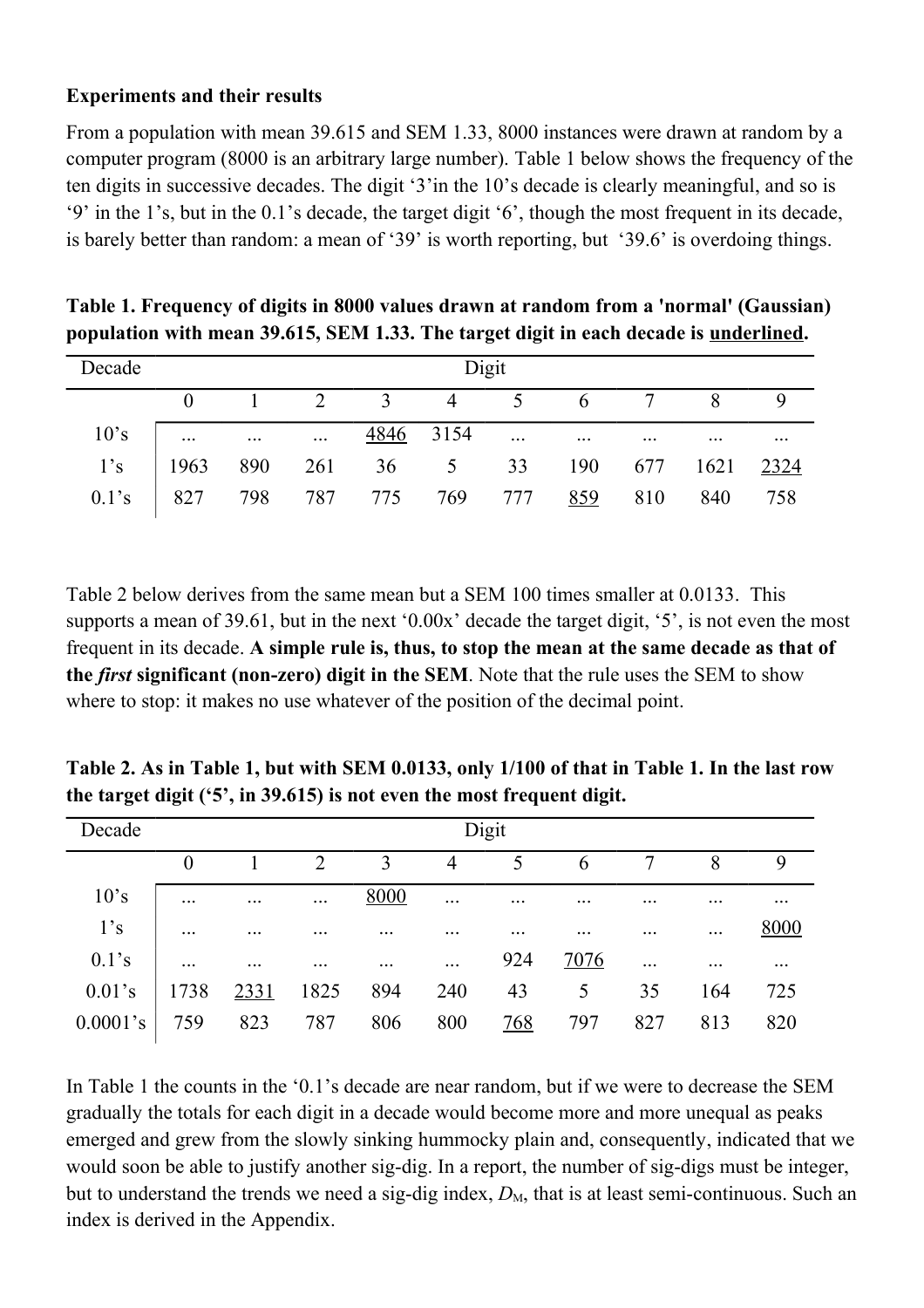The points in Figure 1 below show how  $D_M$  depends experimentally on *C*, the quotient of mean / SEM in experiments similar to those outlined in Tables 1 and 2. The fitted line is  $D_M = log_{10}(C)$ . If we take the ceiling of these values — equivalent to truncating and adding  $1 -$  to get an integer value we get the stepped broken line in Figure 1. This translates into the simple rule already given. But at some points, at the back of the steps, this gives values that are only just sufficient while at the front of the step the values are well into the meaningless random zone and almost a digit too many. A more complex extension to the simple rule (Table 3) shifts the steps about half a decade left (log<sub>10</sub> (3)  $\approx$  0.5) and spreads the overshoot into the meaningless region more evenly: the overshoot is 0.5 to 1.5 random digits. The unbroken line (staircase) in Figure 1 shows the extended rule.



**Figure 1. Experimental dependence (filled circles)** of **sig-digs** in a mean on the  $C =$ **mean / SEM quotient.** *The points are close to the calculated*  $D_M = log_{10}$  *(C) line. The area below and to the right of the sloping line is the domain of significant digits in the mean; above and to the left the digits are random junk.*

*The broken line staircase shows the simple rule for integer (1, 2, 3 and so on) sig-digs. The unbroken line staircase shows a better but slightly more complex rule that gives a more uniform distance between the staircase and the continuous line. Both simple and extended rules are shown in Table 3.*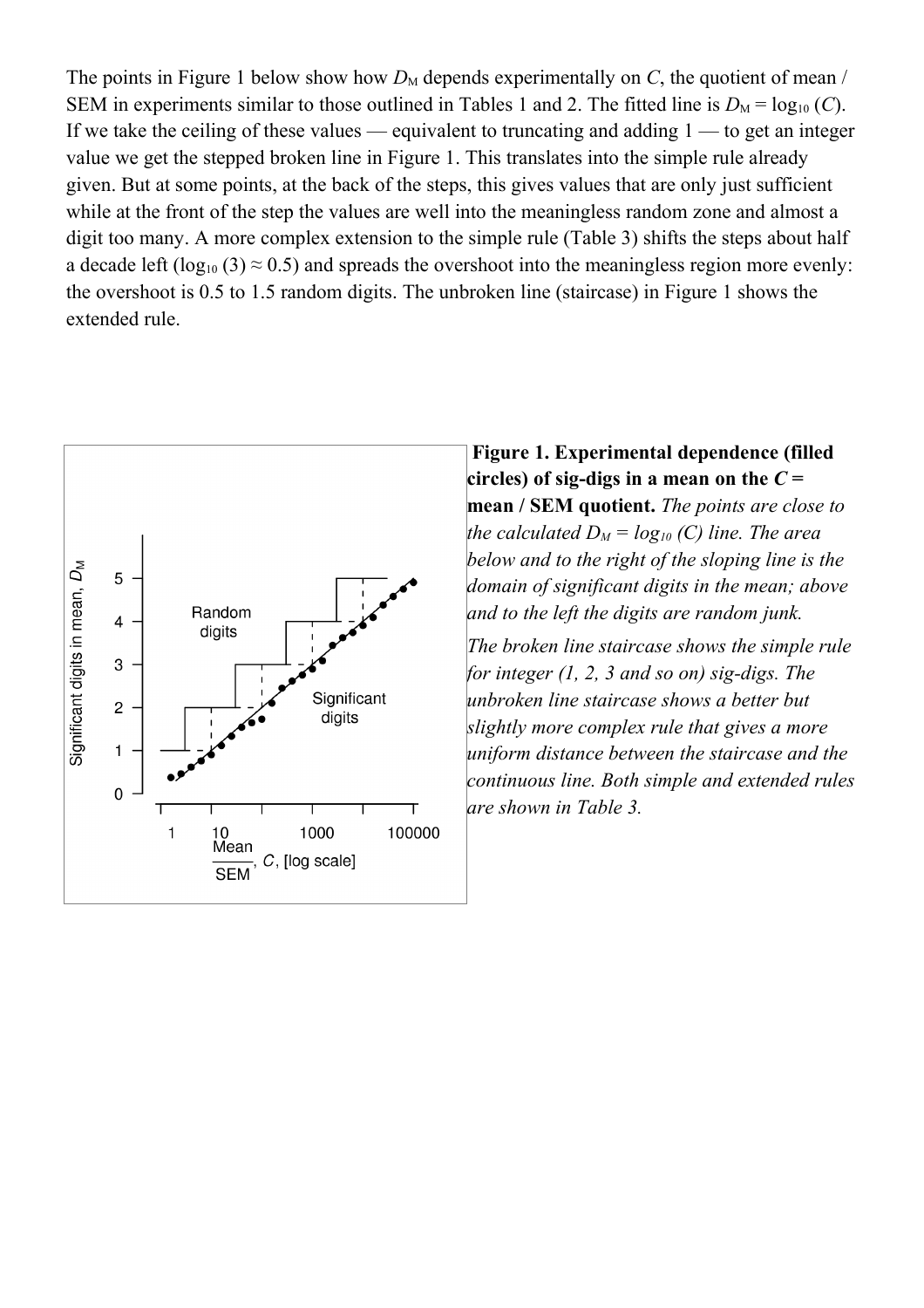Rule 2 for  $D_{SEM}$  is simpler but its origin is more complicated. Figure 2 below shows, for a fixed mean and standard deviation (SD), how  $D_{SEM}$  depends, in experiments similar to those in Tables 1 and 2, on the number of items,  $N<sub>S</sub>$ , in the calculation of a SEM. Points for two such experiments, with the same mean and different SDs are shown. Over a range of 100 in  $N<sub>S</sub>$  the value of  $D<sub>SEM</sub>$ rises with a slope of 1 on the log-linear scales shown:  $D_{SEM} = log_{10} (N_S) + c$ . But eventually it falls over a cliff from a first significant digit of '1' to '9' a decade further down (for example from 1.001 to 0.999). The overall slope of this saw-toothed progression (0.5) is half that of the teeth themselves reflecting the fact that the SEM depends on  $\sqrt{N_s}$ .

The exact position of the saw-tooth depends on the numerical value of the SEM, and to accommodate this the bounding line  $D_{SEM} = \log_{10} (N_S)/2 + 1$  is shown. The steps show Rule 2. The offset for  $N_s \le 6$  accommodates the fact that at small  $N_s$  the bounding line curves downwards, though this is not shown in detail in Figure 2.

**Figure 2. For a fixed standard deviation (SD), the experimental dependence (filled circles) of sig-digs in the SEM, on the** Significant digits in SEM, D<sub>SEM</sub> **number,**  $N_s$ , of items in the sample on which **the SEM is based.** *The points are close to a series of segments*  $D_{SEM} = log_{10} (N_S) + c$ . The *saw-tooth jumps occur where the first significant digit of the SEM, which depends on NS, passes from 1 to 9 (e.g. from 1.001 to 0.999). The unfilled squares show a similar pattern for a SD half that for the filled circles. The line through the points for one sawtooth has a slope of 1.0. The longer sloping line*  $y = log_{10} (N_s)/2 + 1$ , with *half* the *slope* of the *saw-tooth lines, summarises the upper bound of saw-tooth lines and sets the boundary between significant and random digits. The*



*staircase ending in a broken line, with a step every 100-fold increase in N<sup>S</sup> shows the simple rule for significant digits in a SEM. The staircase with continuous lines and a short step at the bottom shows the more complex rule listed in Table 3, taking account of behaviour at small NS.*

The full rules for sig-digs in a mean and in a SEM are summarised below in boxed Table 3, which includes a rule for percentages (which have additional problems).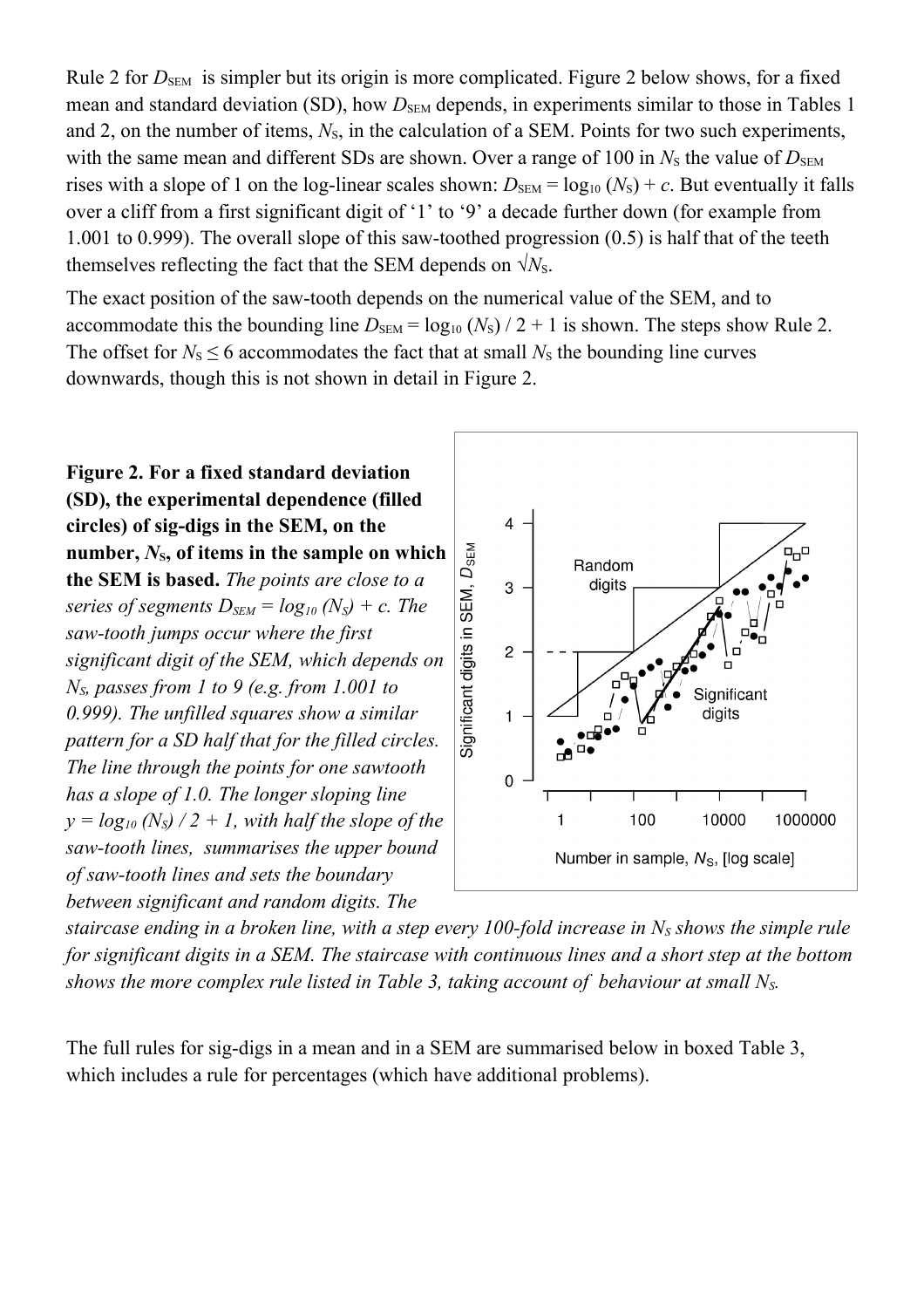# **Table 3. Rules determining the number of significant digits to report**

*Rule 1: for significant digits*  $(D_M)$  *in the mean:* 

The *last* significant digit in the mean is in the same decade as the *first* non-zero digit in the SEM; but

*Rule 1 extended (you may ignore this supplement without serious error):* 

if the first significant digit in *C* = mean / SEM is '3' to '9' then one more digit is significant in the mean.

|                                               | Rule 2: for significant digits $(D_{SEM})$ in the SEM itself: |                |     |                                                         |                                                                                                                                                |
|-----------------------------------------------|---------------------------------------------------------------|----------------|-----|---------------------------------------------------------|------------------------------------------------------------------------------------------------------------------------------------------------|
|                                               |                                                               |                |     | $>$ 1e6                                                 |                                                                                                                                                |
| $\begin{array}{c} \hline \end{array}$         | $\overline{\phantom{a}}$                                      | $\mathfrak{Z}$ | 4   | 5                                                       |                                                                                                                                                |
|                                               |                                                               |                |     |                                                         |                                                                                                                                                |
|                                               |                                                               |                |     |                                                         |                                                                                                                                                |
|                                               |                                                               |                |     |                                                         |                                                                                                                                                |
|                                               |                                                               |                |     | 11 to 20 21 to 50 51 to 100 101 to 10 000 10 001 to 1e6 |                                                                                                                                                |
|                                               | Report % to the nearest $/$ % 5 2 1                           |                | 0.1 | 0.01                                                    |                                                                                                                                                |
| * For fewer than 10 observations do not use % |                                                               |                |     |                                                         |                                                                                                                                                |
|                                               | <i>Rule 3: for counts as percentages</i>                      |                |     |                                                         | $2 \text{ to } 6$ 7 to 100 101 to 1e4 1e4 to 1e6<br>For fewer than 100 observations the two digits in a percentage overstate the significance. |

# **Discussion**

Does it matter if random junk is reported? For those who understand these matters, no. They can adjust the values themselves. For an author's reputation, yes, it does matter. Gross over-reporting of values is one of the clearest warning signs to readers that the author does not understand what he or she is doing.

The big general purpose journals were not interested in this article, yet (I suggest) those who need it most are the least likely to come across it in a specialist education or statistics journal. This version is therefore likely to be the only readily available one.

So, if you found the article useful, please recommend it to colleagues and to editors.

# **Acknowledgements**

I thank all those whose reporting of junk digits irritated me enough to write this article.

# **Reference**

1. Margolis, H.S. *et al.* Hertz-level measurement of the optical clock frequency in a single <sup>88</sup>Sr<sup>+</sup> ion. *Science* **306,** 1355−1358 (2004).